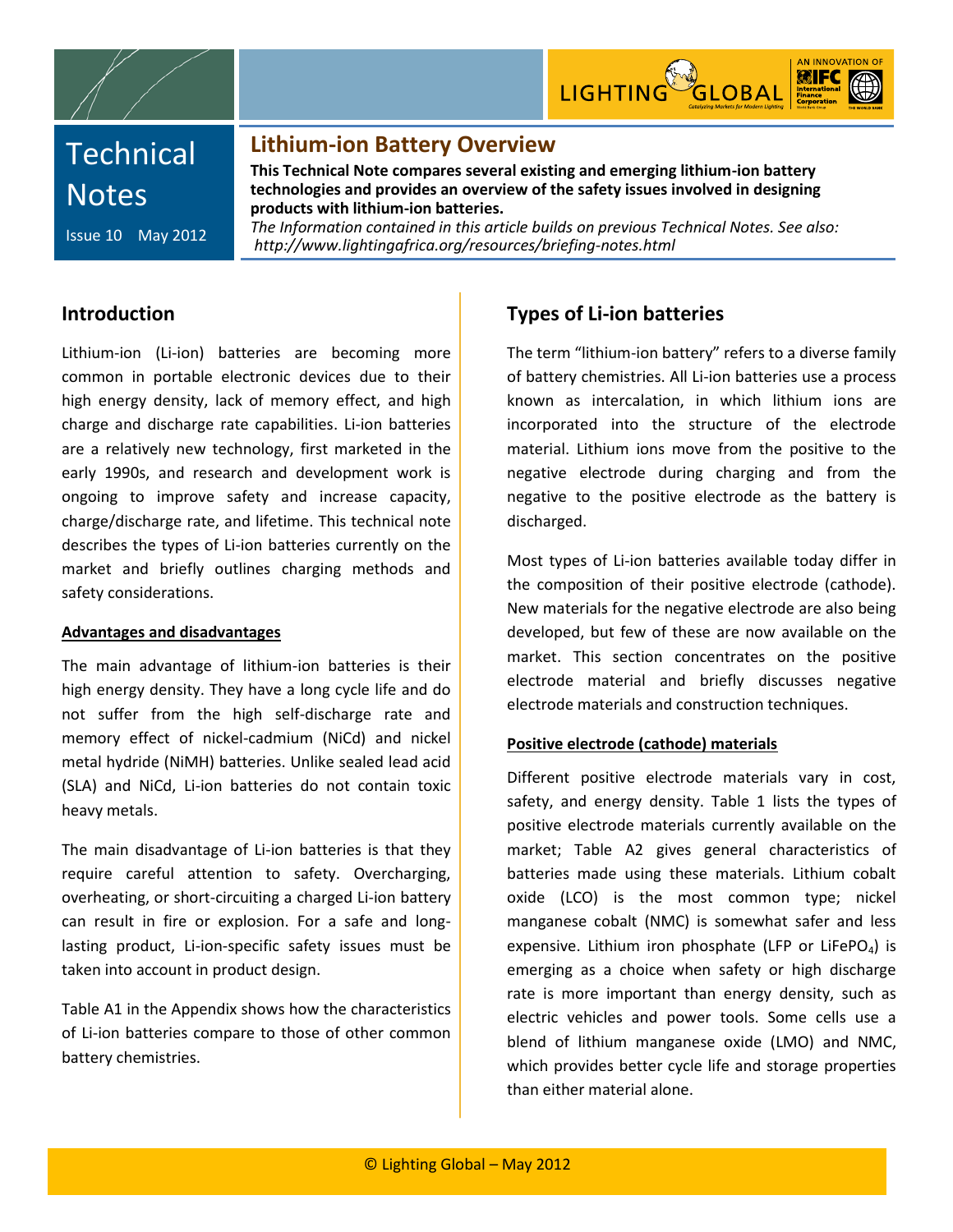| <b>Material</b>                  | <b>Chemical formula</b>                                              | <b>Description</b>                                                                  |
|----------------------------------|----------------------------------------------------------------------|-------------------------------------------------------------------------------------|
| Lithium cobalt<br>oxide (LCO)    | LiCoO <sub>2</sub>                                                   | Original commercial type; expensive raw materials                                   |
| Nickel cobalt<br>aluminum (NCA)  | $LiNi0.8CO0.15Al0.05O2$                                              | Highest energy density per unit mass                                                |
| Nickel manganese<br>cobalt (NMC) | LiNi <sub>1-x-v</sub> Mn <sub>x</sub> Co <sub>v</sub> O <sub>2</sub> | Safer and less expensive than LCO                                                   |
| Lithium manganese<br>oxide (LMO) | LiMn <sub>2</sub> O <sub>4</sub>                                     | Safer and less expensive than LCO, but poor high<br>temperature stability           |
| Lithium iron<br>phosphate (LFP)  | LiFePO <sub>4</sub>                                                  | Very safe, high power, but lower energy density. Best<br>high-temperature stability |

**Table 1. Properties of common positive electrode materials.<sup>1</sup>**

#### **Negative electrode (anode) materials**

Graphite is by far the most common material for the negative electrode, but some other technologies are under development. Lithium titanate (Li<sub>4</sub>Ti<sub>5</sub>O<sub>12</sub> offers very high cycle life, faster charging, and better safety than graphite, but at a cost of much lower energy density. These batteries are starting to become available commercially, mainly for electric vehicles and grid energy storage. 1 Table A2 gives general characteristics of batteries made using common positive and negative electrode materials.

#### **Emerging lithium-ion technologies**

Several new cathode materials are under development. "5V" materials like LiNi<sub>0.5</sub>Mn<sub>1.5</sub>O<sub>4</sub> support higher voltages and thus higher energy densities than current materials, which usually have a maximum charging voltage of 4.2 V (see Table A2). Alternative phosphate materials such as  $LiMnPO<sub>4</sub>$  may offer the advantages of LiFePO<sub>4</sub> while supporting voltages and thus energy densities comparable to or higher than those of other Li-ion chemistries.<sup>2</sup> Some of these new materials will require new electrolytes and other cell components able to withstand the higher voltages. Other new materials may improve charge capacity per unit mass by up to 35-40% relative to NCA. $^1$ 

Anodes based on silicon or tin provide higher energy density than graphite but can be difficult to manufacture; some silicon- and tin-based cells are now on the market.<sup>1</sup> A few companies are attempting to bring nanostructured silicon anode materials to the market in the next two years; nanotechnology could also result in improvements to cathode materials.<sup>3</sup> Other nanotechnology research aims to improve safety and shelf life.

#### **Cell construction**

Like other batteries, Li-ion cells are available in rigid cylindrical and prismatic (rectangular) constructions. Also available are "polymer" or "pouch" cells, packaged in a flexible plastic pouch. These cells are sometimes called "lithium-polymer" (Li-Poly or LiPo), but the chemistry is the same as that of rigid Li-ion batteries.<sup>1</sup> Polymer cells can be made small and thin, making them common in portable music players and mobile phones.

### **Charging and Discharging Li-ion Batteries**

Proper charge control and protection circuitry is critical for Li-ion batteries. Overcharging a Li-ion battery can lead to a fire or explosion, and overdischarging can permanently damage the battery. Many Li-ion batteries have built-in protection circuitry.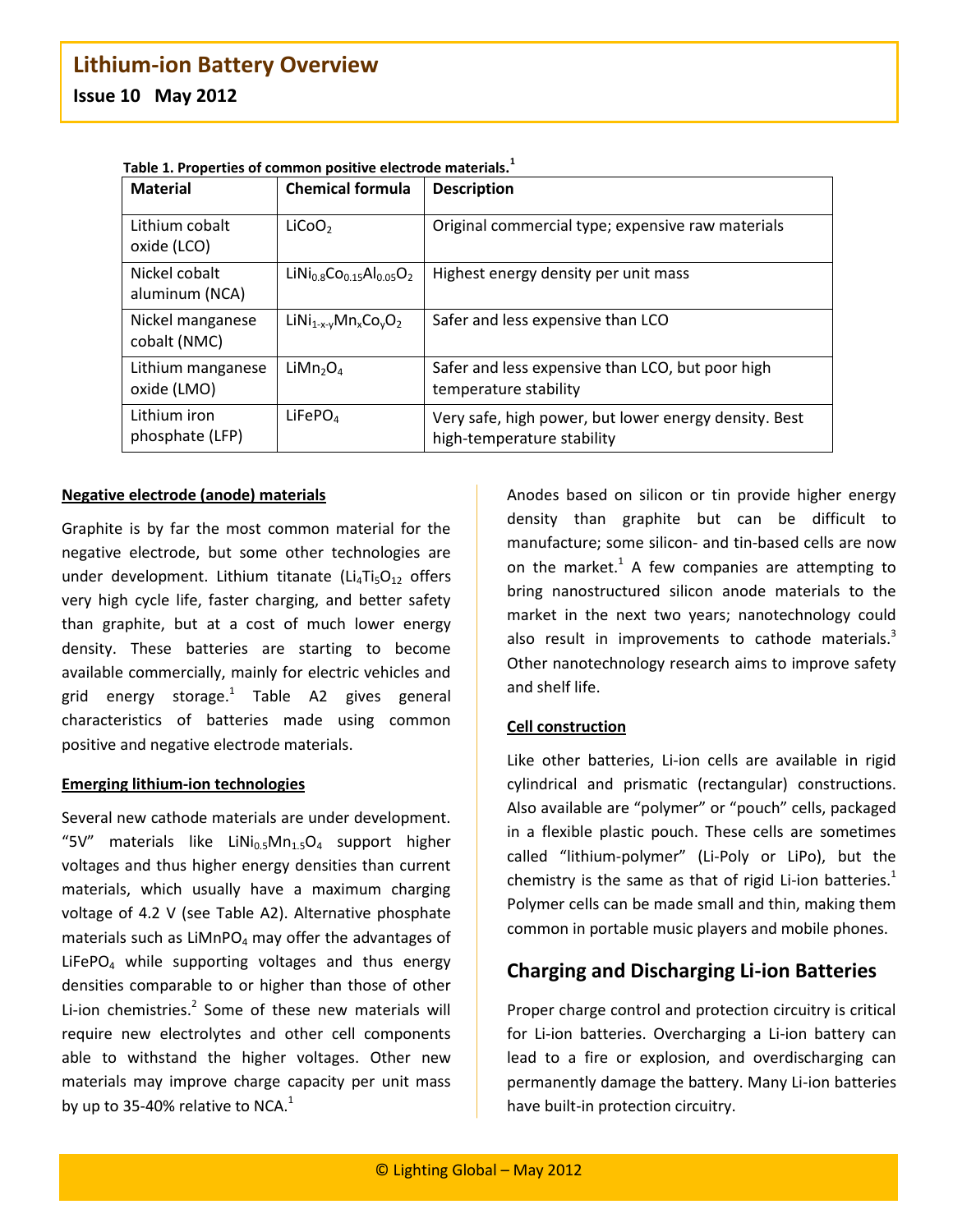Li-ion batteries are usually charged in two steps (Figure 1). The first step is a constant-current charge at 0.5-1*C* until the battery reaches its maximum voltage, usually 4.1-4.2 V/cell. After the ending voltage is reached, the battery is charged at constant voltage until the current drops below a threshold, between 0.02*C* and 0.1*C*, 4,5 or for a fixed amount of time, around 2 hours.<sup>4</sup> If the battery is severely depleted, a slow charge (0.1*C*) is necessary to bring the voltage up to 2.5-3  $V/cell^{4,5}$ before the 0.5-1*C* charge can begin; however, attempting to charge a severely depleted battery may be unsafe, and the battery may have permanent capacity loss. 6





Li-ion batteries are not harmed by a partial charge; in fact, charging to a lower voltage will extend the cycle life of the battery, but with a significant capacity penalty. Charging a 4.2-volt battery to 4.1 V results in a 10% or larger reduction in capacity.<sup>4,7</sup> Accurate voltage regulation is critical for safely charging Li-ion batteries; the tolerance for overcharging can be 50 mV or less.<sup>4,7</sup> Charging cells in series requires circuitry to balance the voltage between cells so that no individual cell exceeds its maximum voltage.

### **C-rate terminology**

Battery charging and discharging rates are often referred to in terms of *C*, the rate required to charge or discharge the battery in one hour. For example, for a 2.0 amp-hour battery, *C* is 2.0 amps, and 0.5*C*, also written *C*/2, is 1.0 amps. If the battery could be charged to 100% capacity at *C*/2, the charge would take approximately two hours. In practice, since the charge rate decreases during the constant-voltage phase, a full charge will take longer.

Most Li-ion batteries cannot be charged at ambient temperatures below 0°C or above 45-50°C. Charging at high temperature will decrease cycle life and may present a safety hazard; phosphate-based batteries may have somewhat better high-temperature performance than other Li-ion chemistries. Charging at low temperatures may lead to the growth of lithium metal dendrites, which can result in an internal short circuit, destroying the battery and potentially causing a fire. Ensuring that the temperature remains within the acceptable range is especially important for products that may be charged outdoors in direct sunlight.<sup>8</sup>

Unlike NiCd and NiMH cells, lithium ion batteries do not have a memory effect and do not benefit from full discharge cycles. Fully discharging a Li-ion battery will reduce its life, and discharging the battery below 2.5-3 V/cell can cause permanent damage<sup>9</sup> or shortcircuiting. Typically, the built-in electronics automatically disconnect the battery when this threshold is reached, rendering the battery pack unusable. 7

Voltage and temperature limits vary from battery to battery. The voltage and temperature ranges in this technical note are general guidelines; the battery manufacturer's datasheets should be consulted for the limits that apply to specific battery models.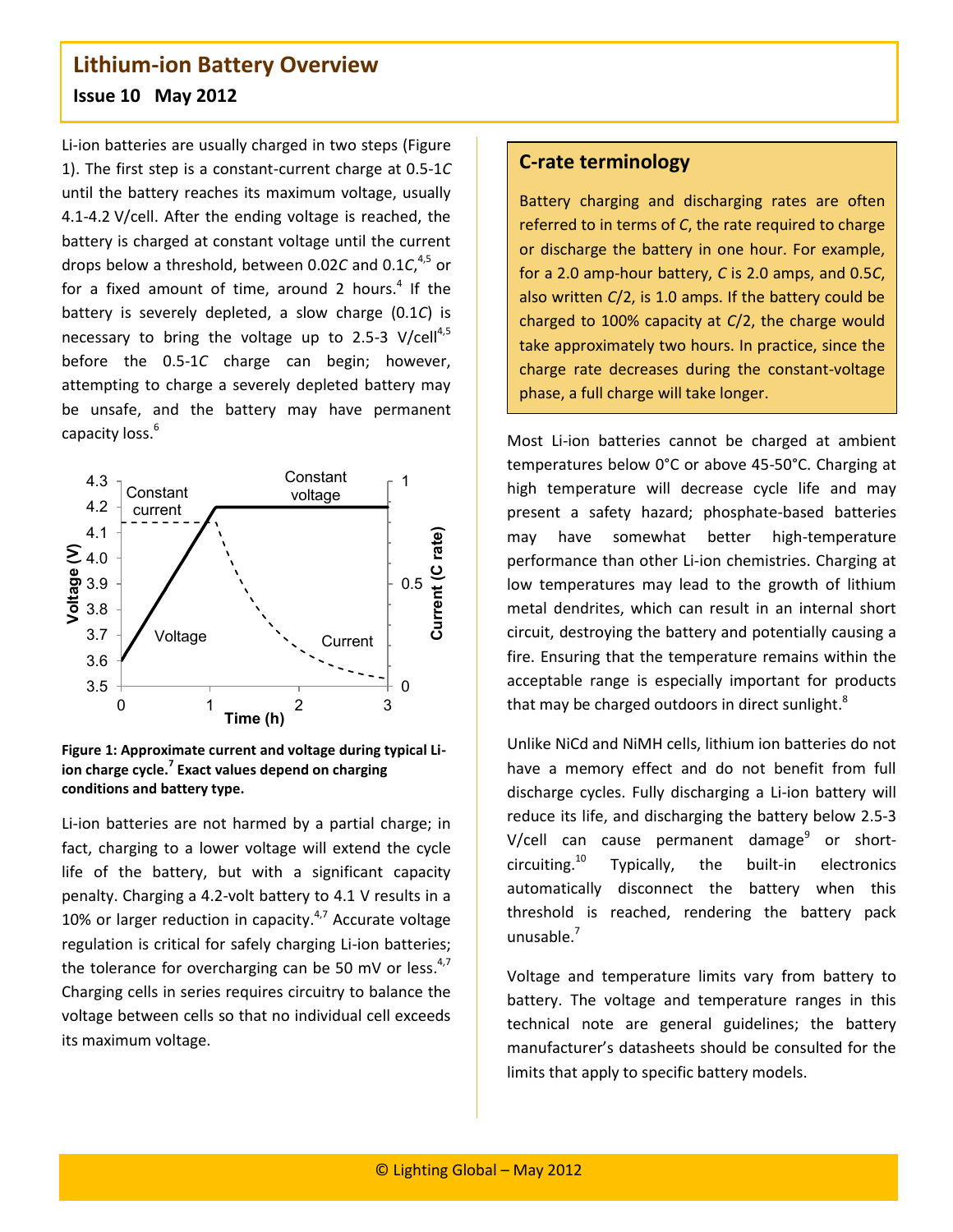# **Lithium-ion Battery Overview**

**Issue 10 May 2012**

### **Safety**

While all batteries can present safety hazards if used improperly, Li-ion batteries are especially sensitive to proper handling and treatment. Li-ion batteries can vent electrolyte, catch fire, or explode if overcharged, overheated, or short-circuited. Unlike the water-based electrolytes in SLA, NiCd, and NiMH batteries, Li-ion electrolytes use flammable organic solvents. Li-ion battery fires can be extinguished with water or standard dry chemical fire extinguishers.<sup>11</sup>

Many Li-ion batteries contain built-in protection circuitry to prevent dangerous conditions, as well as mechanical protection devices to prevent fire or explosion if the electronic protection fails. Batteries without these internal protection devices should not be used.

This section briefly describes the safety issues associated with lithium-ion batteries and provides an overview of international safety and quality standards that apply to these batteries.

#### **Overcharging**

Overcharging is hazardous because the charged positive electrode material can begin to react with the electrolyte, resulting in electrolyte venting, smoke, fire, or explosion.<sup>12</sup> Some positive electrode materials are more stable—and thus safer—than others; LFP is the safest, followed by NMC, LMO, and LCO (the most common material). NCA is about as safe as LCO.<sup>1</sup>

The battery protection circuitry protects against overcharging by opening a switch if the voltage exceeds the limit. If the circuit fails and the battery continues to charge, a safety vent opens to release the pressure in the battery. The vent is designed to break the circuit when it opens, preventing further overcharging or overheating. Once the vent opens, the battery is destroyed.

### **Li-ion safety overview**

- Use batteries that meet the UL 1642 or IEC 62133 safety standard and contain built-in protection circuitry.
- Do not allow batteries to be overcharged or deeply discharged.
- Use manufactured battery packs; do not combine packs or cells in series or parallel.
- Protect batteries from being crushed, punctured, or short-circuited.
- Get battery-specific information, including voltage, current, and temperature limits, from the battery manufacturer.

#### **Overdischarging**

Deep discharge of Li-ion cells can lead to dissolution of the copper current collector on the cell anode; this copper can be deposited in the cathode and separator, possibly leading to a short circuit. <sup>6</sup> Overdischarging can also lead to capacity loss and swelling. Since many lighting products have electronics that consume a small amount of power even when the lamp is switched off, it is important to use battery packs with built-in electronics that disconnect cells before they are discharged to a potentially hazardous level.

#### **Overheating**

Overheating causes the negative electrode material to react with the electrolyte, causing venting or fire. $^{12}$  If the battery management system contains a temperature sensor in contact with the battery, it can stop charging before thermal runaway starts.

#### **Short circuit**

Short-circuiting a Li-ion battery can cause the battery to overheat, resulting in a fire. The risk of a short circuit can be reduced by good design, including separating or recessing battery terminals to prevent them from coming in contact with metal objects and ensuring that insulation on battery leads is in good condition. Li-ion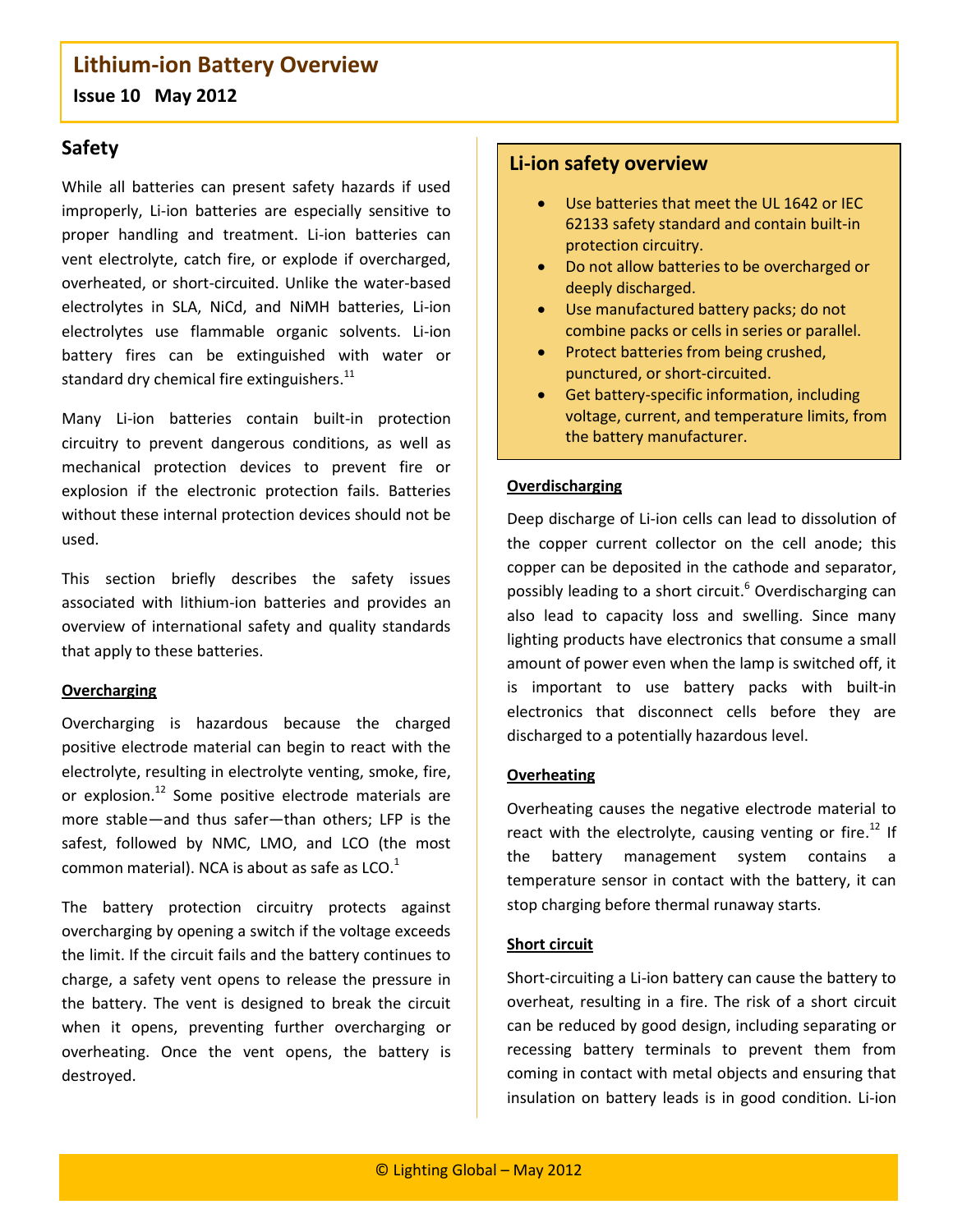batteries have built-in positive temperature coefficient (PTC) devices to prevent overcurrent and porous plastic "shutdown separators" which partially melt to stop the flow of current.

These safety devices are not always effective against internal short circuits, which can be caused by metal particles left inside the cells by faulty manufacturing. This type of defect caused a major recall of laptop computer batteries in 2006. A short circuit can also result from the cell being crushed or punctured.

#### **Safety standards**

Underwriters' Laboratories (UL) and the International Electrotechnical Commission (IEC) have published standards for safety testing of Li-ion batteries. Both the UL 1642 and IEC 62133 standards define a series of tests, including overcharge, crush, impact, and heating tests; to pass, batteries must not catch fire or explode, and in some cases must not leak or overheat. Neither standard includes an internal short-circuit test; this test has been proposed for a future version of IEC 62133. $^{1}$ 

In addition to these standards, the Institute of Electrical and Electronics Engineers (IEEE) has published standards for batteries in portable computers (IEEE 1625) and cellular telephones (IEEE 1725); these standards specify additional design and manufacturing requirements, many of which are intended to prevent internal short-circuiting.

#### **Air transport restrictions**

International regulations established by the International Air Transport Association (IATA) and the International Civil Aviation Organization (ICAO) restrict the shipment by air of lithium-ion batteries. In general, small batteries contained within equipment are subject to fewer restrictions than large batteries or batteries packaged separately from equipment, as long as the batteries pass a series of safety tests defined in the UN Manual of Tests and Criteria (Part III, Subsection 38.3).

In the United States, there are additional restrictions for transport on passenger aircraft.<sup>13</sup> The cited IATA document provides a more detailed description of the regulations.

#### **Shelf life**

Like all batteries, Li-ion batteries will self-discharge during storage and must be periodically charged; the rate of self-discharge is generally about 2-10% per month. Most "self-discharge" is due to the current required to operate the monitoring electronics built into the battery pack.<sup>14</sup> The battery can be permanently damaged if allowed to discharge below the recommended minimum voltage.

Storage while fully charged will also reduce battery life, since the electrodes degrade faster when fully charged. To prevent this degradation while still allowing for some self-discharge in storage, many manufacturers recommend storing Li-ion batteries at 40-50% of charge capacity.<sup>7,14</sup> Storage at high temperatures also reduces battery life.

Under ideal conditions, if not allowed to self-discharge, a lithium-ion battery can last for five years or more.<sup>7</sup>

#### **Disposal**

The metals in lithium-ion batteries, including cobalt, nickel, manganese, iron, and aluminum, are not as toxic as the lead or cadmium in SLA or NiCd batteries; many governments allow their disposal in landfills. While Liion batteries can be recycled to recover metals, recycling is expensive, and the recycling infrastructure is not as widespread as that for lead-acid batteries. Charged lithium-ion batteries pose a fire or explosion hazard if crushed, punctured, or incinerated; batteries should be fully discharged before disposal.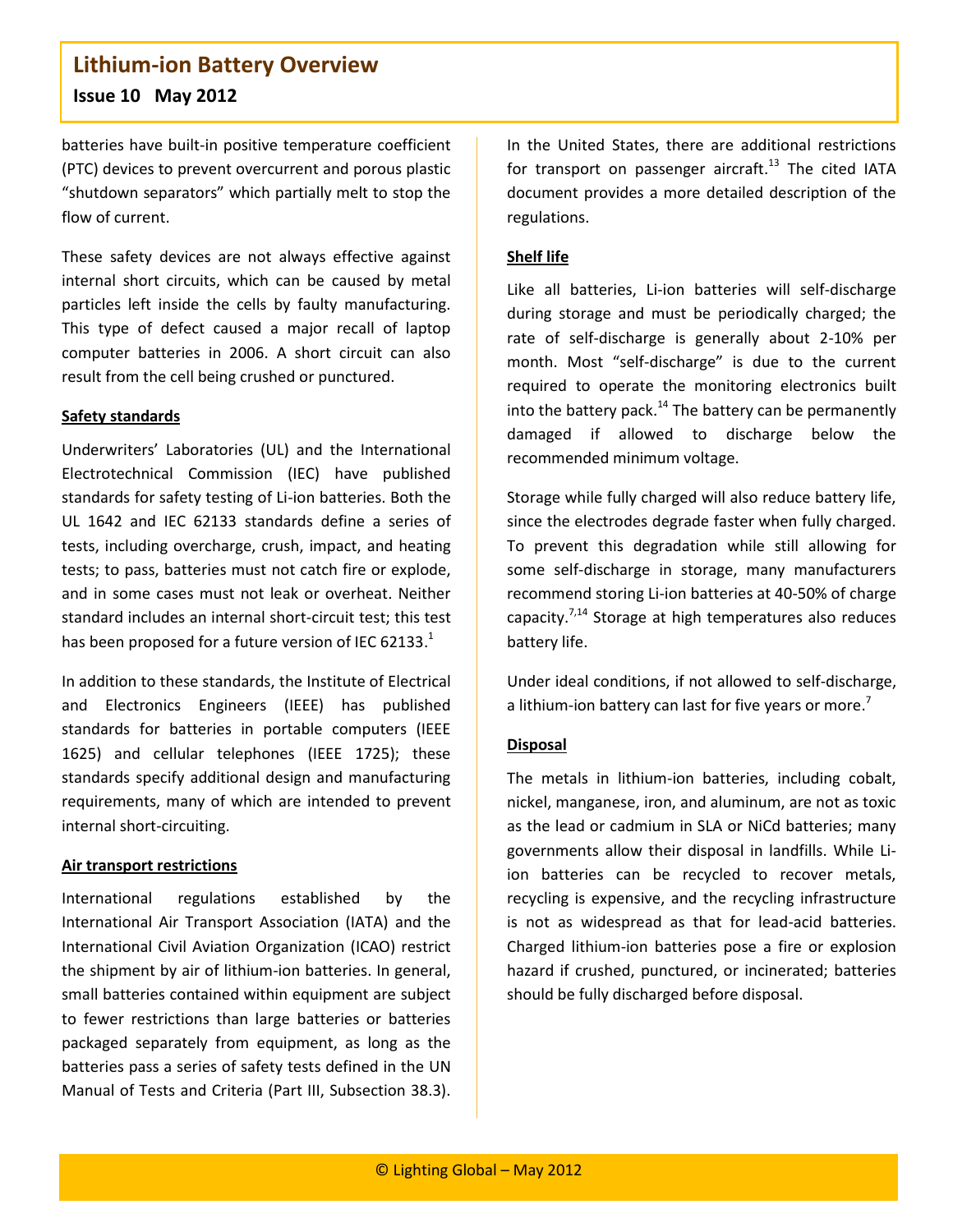# **Appendix: Comparison of performance characteristics**

| <b>Characteristic</b>                                | LiCoO <sub>2</sub> (LCO) | LiFePO <sub>4</sub> (LFP) | anoon or an long-applied anoacy to other reditargeaste sattery encritioned.<br><b>SLA</b> | <b>NiCd</b>           | <b>NiMH</b>                                           |
|------------------------------------------------------|--------------------------|---------------------------|-------------------------------------------------------------------------------------------|-----------------------|-------------------------------------------------------|
| Nominal voltage per cell                             | 3.7                      | $2.5 - 3.61$              | $2.0^{15}$                                                                                | $1.2^{\overline{15}}$ | $1.2^{15}$                                            |
| Specific energy (Wh/kg)                              | $175 - 200^{1,15}$       | $60 - 110^{1}$            | $30 - 40^{15,16}$                                                                         | $35 - 80^{15,16}$     | $55 - 110^{15,17}$                                    |
| Energy density (Wh/L)                                | $400 - 640^{1}$          | $125 - 250^1$             | $50-90^{15,16}$                                                                           | $100-150^{15,16}$     | $160^{16} - 420^{18}$                                 |
| Cycle life (to 80% original<br>capacity at 100% DOD) | $500+1$                  | $1000 +1$                 | 200-300<br>(up to 400 at<br>80% DOD) <sup>19</sup>                                        | 300-100015            | 500-100015                                            |
| Calendar life (years)                                | $>5^1$                   | $>5^1$                    | $2 - 8^{15}$                                                                              | $5 - 7^{15}$          | $5 - 10^{15}$                                         |
| Ambient temperature<br>during charge (°C)            | $0 - 45$ <sup>1</sup>    | $0 - 45$ <sup>1</sup>     | $-40-50^{15}$                                                                             | $0 - 40^{15}$         | $0 - 40^{15}$                                         |
| Ambient temperature<br>during discharge (°C)         | $-20 - 60^1$             | $-30-60^1$                | $-40-60^{15}$                                                                             | $-20-70^{15}$         | $-20 - 65^{15}$                                       |
| Self-discharge capacity<br>loss per month            | 2-10% <sup>15</sup>      | 2-10%                     | $4 - 8\%^{15}$                                                                            | 15-20% <sup>15</sup>  | 15-30% (conv.) <sup>15</sup><br>2% (advanced) $^{20}$ |
| Memory effect                                        | No <sup>1</sup>          | No <sup>1</sup>           | No <sup>15</sup>                                                                          | Yes <sup>15</sup>     | Yes, less than<br>NiCd <sup>15</sup>                  |
| Toxic metals                                         | None                     | None                      | Lead                                                                                      | Cadmium               | None                                                  |
| Battery management<br>system required                | Yes                      | Yes                       | No                                                                                        | No                    | No                                                    |

#### **Table A1. Comparison of Li-ion (graphite anode) to other rechargeable battery chemistries.**

### **Table A2. Typical properties of various Li-ion chemistries.<sup>1</sup>**

| Positive electrode        | <b>LCO and NCA</b> | <b>NMC</b>             | <b>LMO</b>       |                   | LiFePO <sub>4</sub> |
|---------------------------|--------------------|------------------------|------------------|-------------------|---------------------|
| <b>Negative electrode</b> | Graphite           | Graphite               | Graphite         | Lithium titanate  | Graphite            |
| <b>Optimized for</b>      | <b>Energy</b>      | <b>Energy or Power</b> | <b>Power</b>     | <b>Cycle life</b> | Power               |
| Operating voltage         | $2.5 - 4.2$        | $2.5 - 4.2$            | $2.5 - 4.2$      | $1.5 - 2.8$       | $2.0 - 3.6$         |
| range                     | (rarely 4.35)      | (rarely 4.35)          |                  |                   |                     |
| Nominal voltage           | $3.6 - 3.7$        | $3.6 - 3.721$          | $3.7 - 3.8^{21}$ | 2.3               | 3.3                 |
| Specific energy           | 175-240 cyl        | 100-240                | 100-150          | 70                | 60-110              |
| (Wh/kg)                   | 130-200 polymer    |                        |                  |                   |                     |
| Energy density (Wh/L)     | 400-640 cyl        | 250-640                | 250-350          | 120               | 125-250             |
|                           | 250-450 polymer    |                        |                  |                   |                     |
| Discharge rate            | $2-3C$             | $2-3C$                 | >30C             | 10C               | $10-125C$           |
| (continuous)              |                    | (power cells >30C)     |                  |                   |                     |
| Cycle life (100% DOD      | $500+$             | $500+$                 | $500+$           | 4000+             | $1000+$             |
| to 80% capacity)          |                    |                        |                  |                   |                     |
| Ambient temperature       | $0 - 45$           | $0 - 45$               | $0 - 45$         | $-20-45$          | $0 - 45$            |
| during charge (°C)        |                    |                        |                  |                   |                     |
| Ambient temperature       | $-20-60$           | $-20-60$               | $-30-60$         | $-30-60$          | $-30-60$            |
| during discharge (°C)     |                    |                        |                  |                   |                     |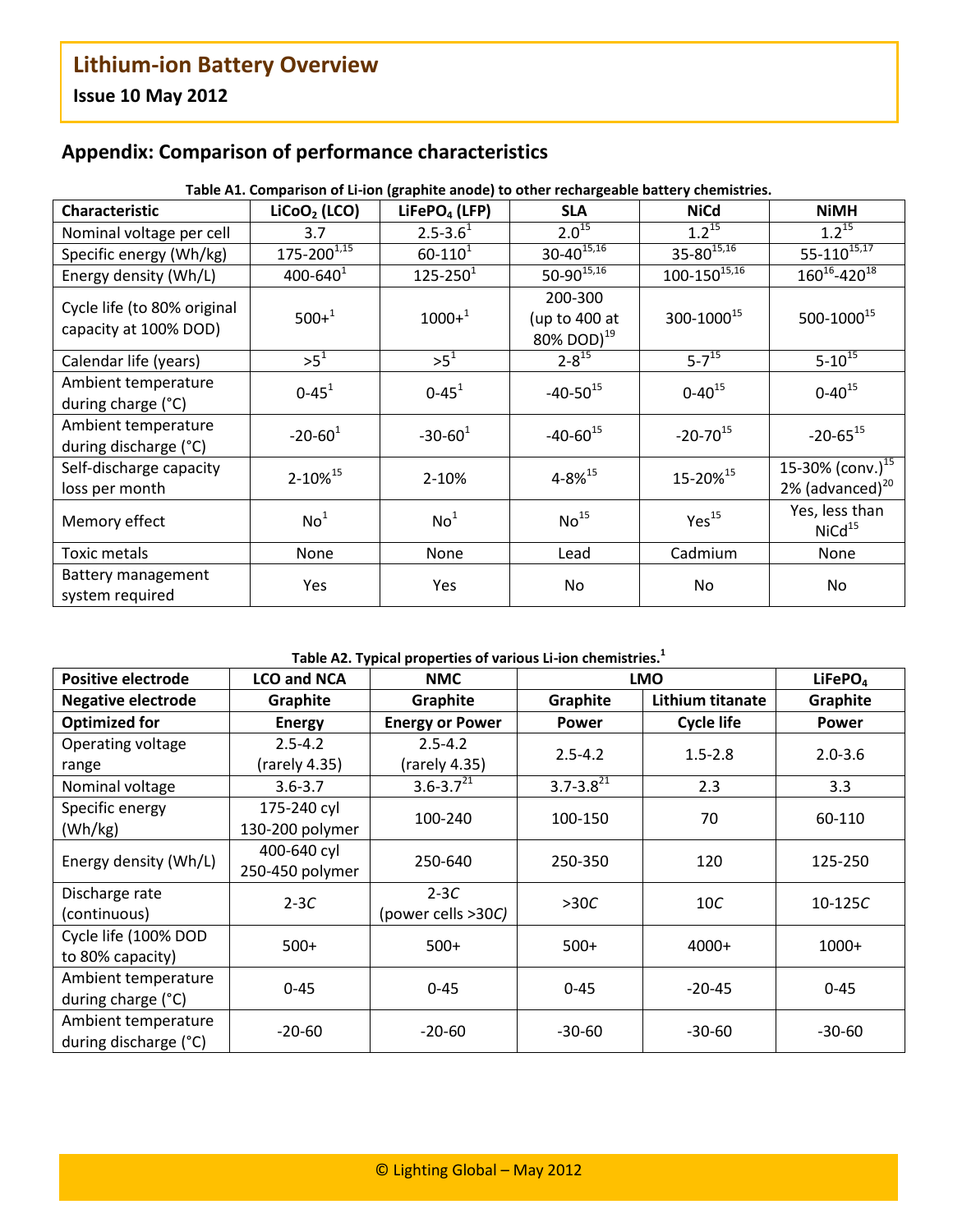### **References**

- 1. Dahn J, Ehrlich G. Lithium-Ion Batteries. In: Linden's Handbook of Batteries. 4th ed. New York: McGraw-Hill; 2011. Chapter 26.
- 2. Zaghib K, Trudeau M, Guerfi A, Trottier J, Mauger A, Veillette R, Julien CM. New advanced cathode material: LiMnPO<sub>4</sub> encapsulated with LiFePO<sub>4</sub>. Journal of Power Sources. 2012 April 15;204:177- 181.
- 3. Patel P. Nanostructured Silicon Key to Better Batteries. IEEE Spectrum [Internet]. 2011 August [cited 2011 December 2]. Available from: http://spectrum.ieee.org/consumerelectronics/portable-devices/nanostructuredsilicon-key-to-better-batteries
- 4. Dearborn S. Charging Li-ion Batteries for Maximum Run Times. Power Electronics Technology. 2005 April:40-49.
- 5. Texas Instruments. Li-Ion Battery Charger solution using the MSP430. 2005 December [cited 2011 November 30]. Available from: http://www.ti.com/ lit/an/slaa287/slaa287.pdf
- 6. Maleki H, Howard JN. Effects of overdischarge on performance and thermal stability of a Li-ion cell. Journal of Power Sources. 2006 October 6; 160(2):1395-1402.
- 7. Buchmann I. Charging Lithium Ion Batteries. Battery University [Internet]. 2011 March 10 [cited 2011 November 30]. Available from: http://batteryuniversity.com/learn/ article/charging\_lithium\_ion\_batteries
- 8. Fried L. Li-Ion & LiPoly Tutorial. ladyada.net [Internet]. 2011 May 18 [cited 2011 November 30]. Available from: http://www.ladyada.net/learn/ lipoly/
- 9. Isaacson MJ, Hollandsworth RP, Giampaoli PJ, Linkowsky FA, Salim A, Teofilo VL. Advanced lithium ion battery charger. In: Fifteenth Annual Battery Conference on Applications and Advances, 2000. IEEE; 2000. pp. 193-198.
- 10. Lee Y-S, Cheng M-W. Intelligent control battery equalization for series connected lithium-ion battery strings. IEEE Transactions on Industrial Electronics. 2005 October;52(5):1297- 1307.
- 11. Woods Hole Oceanographic Institution. Lithium Battery Safety and Handling Guideline. 2006 [cited 2011 November 30]. Available from: http://ehs.whoi.edu/ehs/occsafety/ LithiumBatterySafetyGuide SG10.pdf
- 12. McDowall J, Biensan P, Broussely M. Industrial lithium ion battery safety - What are the tradeoffs? In: Telecommunications Energy Conference, 2007. INTELEC 2007. 29th International. Rome: IEEE; 2007. pp. 701-707. Available from: http://ieeexplore.ieee.org/xpl/freeabs\_all.jsp? arnumber=4448871
- 13. International Air Transport Assocation. Transport of Lithium Metal and Lithium Ion Batteries. 2011 [cited 2011 December 2]. Available from: http://www.iata.org/whatwedo/cargo/dangerous\_ goods/Documents/Guidance-Lithium-Batteries-Transport-2012.pdf
- 14. Gold Peak Industries (Taiwan). Lithium Ion Technical Handbook. 2000 December [cited 2011 December 1]. Available from: http://www.gpbatteries.com/html/pdf/Liion\_handbook.pdf
- 15. Reddy TB. An Introduction to Secondary Batteries. In: Linden's Handbook of Batteries. 4th ed. New York: McGraw-Hill; 2011. Chapter 15.
- 16. Microchip Technology Inc. AN1088 Selecting the Right Battery System For Cost-Sensitive Portable Applications While Maintaining Excellent Quality. 2007 [cited 2011 November 30]. Available from: http://ww1.microchip.com/downloads/en/ AppNotes/01088a.pdf
- 17. Jossen A, Weydanz W. Moderne Akkumulatoren richtig einsetzen. 1st ed. Untermeitengen, Germany: Reichardt Verlag; 2006.